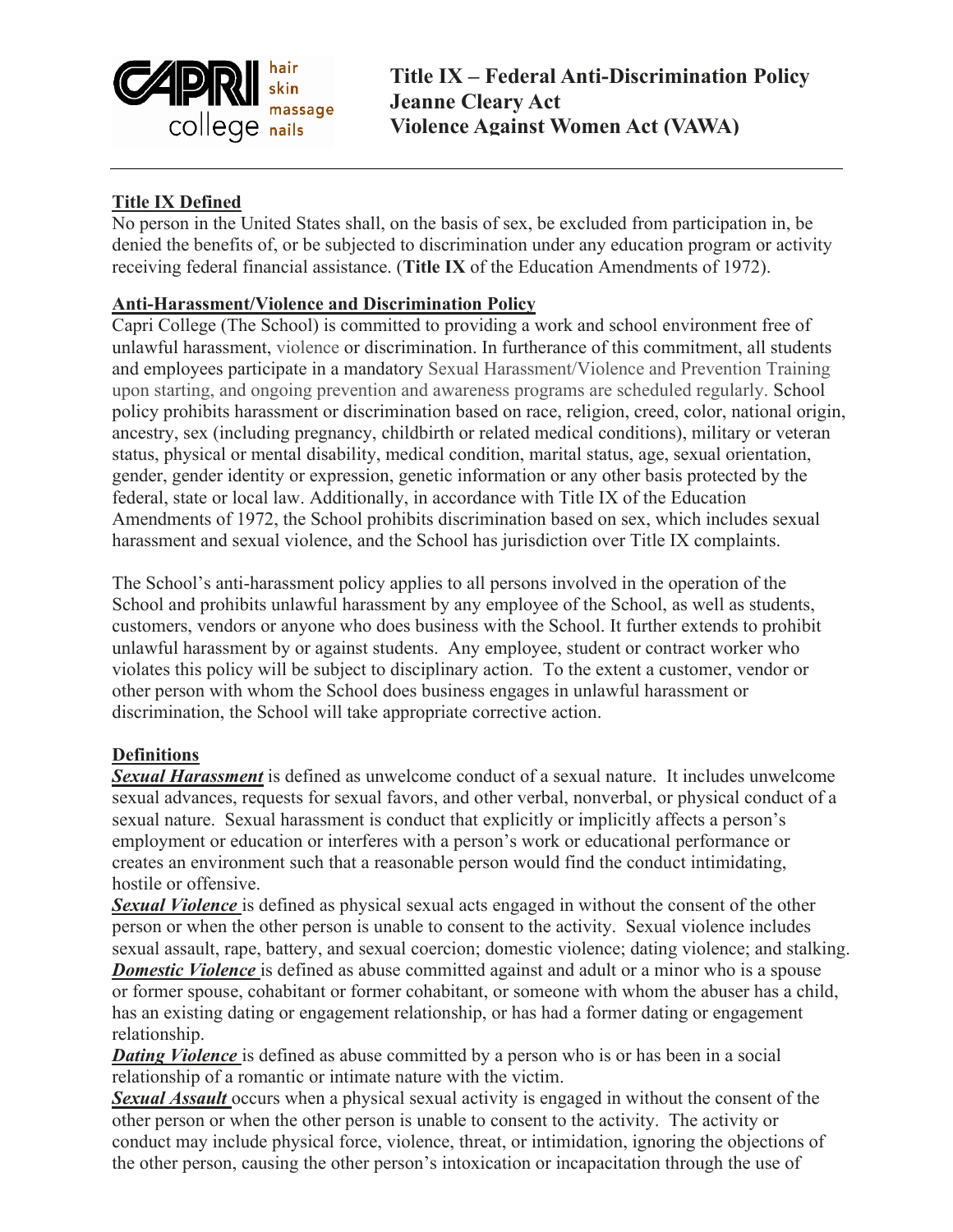drugs or alcohol, and taking advantage of the other person's incapacitation (including voluntary intoxication).

*Stalking* is behavior in which a person repeatedly engages in conduct directed at a specific person that places that person in reasonable fear of his or her safety or the safety of others. *Consent* is informed, voluntary and revocable. Consent is an affirmative, unambiguous, and conscious decision by each participant to engage in mutually agreed-upon sexual activity. It must be given without coercion, force, threats or intimidation. Consent must be ongoing throughout a sexual encounter and can be revoked at any time. Once consent it withdrawn, the sexual activity must stop immediately.

## **Prohibited Conduct**

This policy strictly prohibits sexual or other unlawful harassment or discrimination as well as sexual violence, as defined above. Sexual or other unlawful harassment or discrimination includes any verbal, physical or visual conduct based on sex, race, age, national origin, disability or any other legally protected basis if:

- submission to such conduct is made either explicitly or implicitly a term or condition of an individual's education or employment;
- submission to or rejection of such conduct by an individual is used as a basis for decisions concerning that individual's education or employment; or
- it creates a hostile or offensive work environment, which means the alleged conduct is sufficiently serious to limit or deny a student's or ability to participate or benefit from the student's education program.

Unlawful harassment or discrimination may include racial epithets, slurs and derogatory remarks, stereotypes, jokes, posters or cartoons based on race, national origin, age, disability, marital status or other legally protected categories.

Sexual harassment is conduct based on sex, whether directed towards a person of the opposite or same sex, and may include explicit sexual propositions, sexual innuendo, suggestive comments, sexually oriented "kidding" or "teasing", practical jokes, jokes about or displays of obscene printed or visual material, questions about sexual fantasies, preferences or history, and physical contact such as patting, pinching, or intentionally brushing against another person's body. Gender-based harassment, including acts of verbal, nonverbal or physical aggression, intimidation, or hostility based on sex or sex-stereotyping are strictly prohibited, even if those acts do not involve conduct of a sexual nature.

### **Complaint/Grievance Procedure**

If you believe that you have experienced or witnessed sexual harassment or sexual violence, notify the School Director, Instructor, Class Advisor, Student Services, Human Resources or the Title IX Coordinator as soon as possible after the incident. Do not allow an inappropriate situation to continue by not reporting it, regardless of who is creating the situation. No employee, contract worker, student, vendor or other person who does business with the School is exempt from the prohibitions in this policy. Supervisors will refer all harassment complaints to the Title IX Coordinator for student-related complaints and to the Human Resources Department if the complaint is between employees. In order to facilitate the investigation, your complaint should include details of the incident or incidents, names of the individuals involved, including witnesses.

All complaints involving a student will be referred to the campus's Title IX Coordinator. The Title IX Coordinator is listed below and has the responsibility of overseeing all Title IX complaints and identifying and addressing any patterns or systemic problems that arise during the review of such complaints.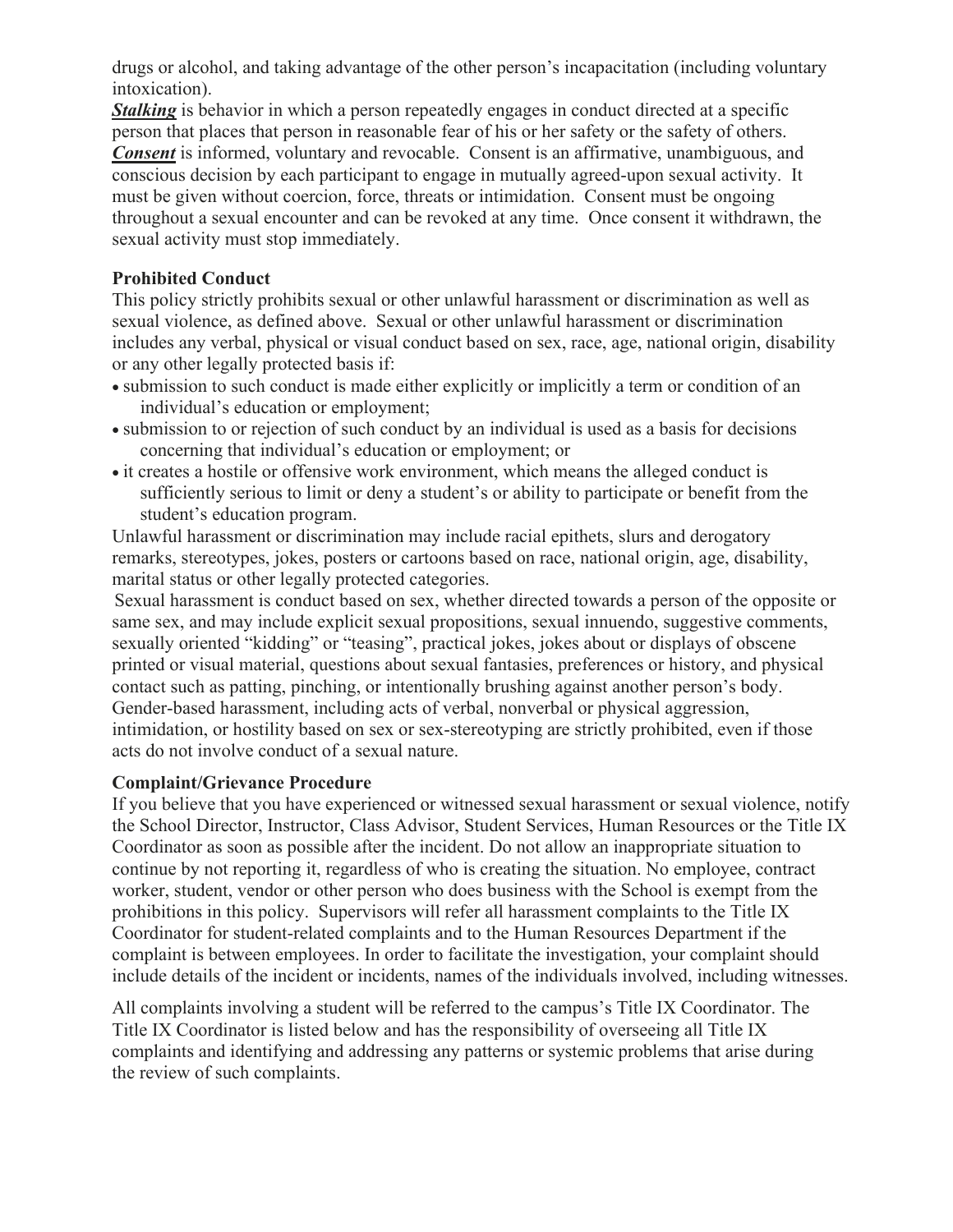# *Title IX Coordinators / Investigators / Decision Makers:*

## **Cedar Rapids Team** – *2945 Williams Parkway SW, Cedar Rapids IA 52404 (319-364-1541)*

Title IX Coordinator: Whitney Connor, [wconnor@capricollege.com](mailto:wconnor@capricollege.com) Title IX Investigator: Sara Hollingshead, shollingshead@capricollege.com Title IX Decision Maker: Chris Fiegen, clfiegen@capricollege.com

# **Davenport Team –** *2540 E. 53rd Street, Davenport, IA 52807 (563-388-6642)*

Title IX Coordinator: Sarah Weinert, davadm@capricollege.com Title IX Investigator: Amy Bailey abailey@capricollege.com Title IX Decision Maker: Matt Fiegen, mfiegen@capricollege.com

### **Dubuque Team –** *395 Main Street, Dubuque, IA 52001 (563-588-2379)*

Title IX Coordinator: Meggan Merrick, mdobson@capricollege.com Title IX Investigator: Josh Miller, jmiller@capricollege.com Title IX Decision Maker: Matt Fiegen, mfiegen@capricollege.com

**Waterloo Team –** *2323 Crossroads Blvd, Waterloo, IA 50702 (319-234-2600)* Title IX Coordinator: Julia Surprenant, jsurprenant@capricollege.com Title IX Investigator: Trish Erger, terger@capricollege.com Title IX Decision Maker: Matt Fiegen, mfiegen@capricollege.com

The School ensures that its employee(s) designated to serve as Title IX Coordinator(s) have adequate training on what constitutes sexual harassment, including sexual violence, and that they understand how the School's grievance procedures operate. Because complaints can also be filed with an employee's supervisor or Human Resources, these employees also receive training on the School's grievance procedures and any other procedures used for investigating reports of sexual harassment.

### **Investigation of Complaints**

In response to all complaints, the School promises prompt and equitable resolution through a reliable and impartial investigation of complaints, including the opportunity for both parties to present witnesses or other evidence. The time necessary to conduct an investigation will vary based on complexity but will generally be completed within sixty (60) days of receipt of the complaint. The School shall maintain confidentiality for all parties to the extent possible, but absolute confidentiality cannot be guaranteed. In cases where a student does not give consent for an investigation, the School will weigh the student's request for confidentiality against the impact on School safety to determine whether an investigation must proceed. Complainants should be aware that in a formal investigation due process generally requires that the identity of the charging party and the substance of the complaint be revealed to the person charged with the alleged harassment.

The preponderance of the evidence standard will apply to investigations, meaning the School will evaluate whether it is more likely than not that the alleged conduct occurred. Both parties may have one other person (including attorney if desired) present at any proceedings or meetings related to alleged offence. Both parties will receive written notice of the outcome of the complaint.

During the investigation, the School will provide interim measures, as necessary, to protect the safety and wellbeing of students and/or employees involved. If the School determines that unlawful harassment or sexual violence has occurred, immediate appropriate corrective action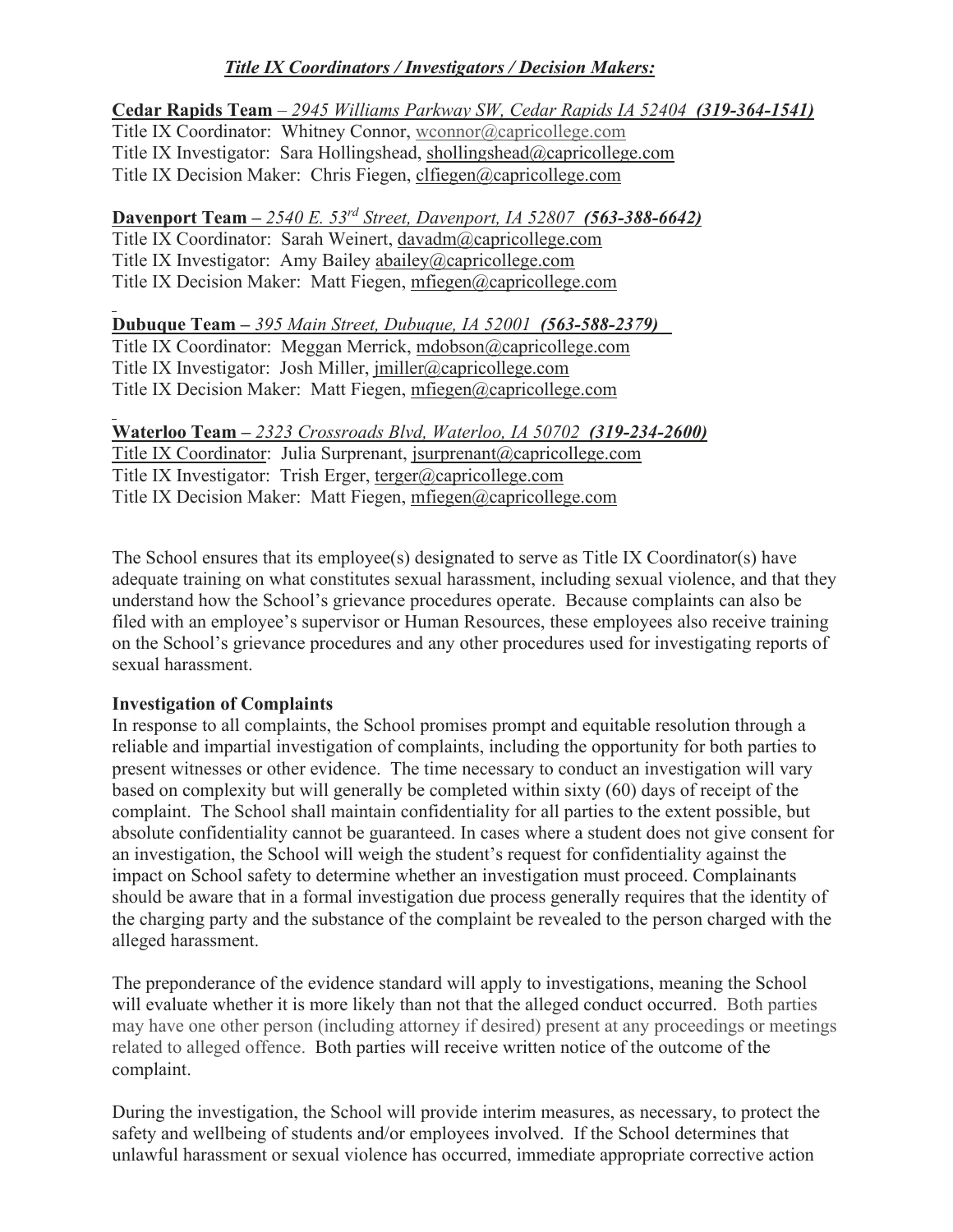will be taken in accordance with the circumstances involved, and the School will take steps to prevent the recurrence of any harassment or discrimination, including changing a victim's academic situation after an alleged sex offense, and the options for those changes if those changes are requested by the victim and are reasonably available.

Any employee determined by the School to be responsible for unlawful harassment or discrimination will be subject to appropriate disciplinary action, up to and including termination. Remedies for student-related claims may include, but are not limited to, an order to stay away, suspension or expulsion. Students and Employees have option to notify appropriate law enforcement agencies, and the school will assist as requested. To initiate a criminal investigation, reports of sexual violence should be made to "911" or local law enforcement. The criminal process is separate from the School's disciplinary process. A law enforcement investigation does not relieve the school of its independent Title IX obligation to investigate the conduct and resolve complaints promptly and equitably. Police investigations may be useful for fact-gathering; but because the standards for criminal investigations are different, police investigations or reports are not determinative of whether sexual harassment or violence violates Title IX. Conduct may constitute unlawful sexual harassment under Title IX even if the police do not have sufficient evidence of a criminal violation. To the extent that an employee or contract worker is not satisfied with the College's handling of a harassment or discrimination complaint, he or she may also contact the appropriate state or federal enforcement agency for legal relief.

### **Retaliation Prohibited**

The School will not retaliate against you for filing a complaint, and will not tolerate retaliation by students or employees. If you believe you have been retaliated against, you should promptly notify your supervisor, Human Resources or the Title IX Coordinator.

### **Reporting Requirements**

Victims of sexual misconduct should be aware that School administrators must issue timely warnings for incidents reported to them that pose a substantial threat of bodily harm or danger to other members of the campus community. The School will make every effort to ensure that a victim's name and other identifying information is not disclosed, while still providing enough information for community members to make safety decisions in light of the danger. The School reserves the right to notify parents/guardians of dependent students regarding any health or safety risk, or a change in student status. The school must report, annually, all campus crime incidents.

Under the Violence Against Women Act, colleges and universities are required to:

- Report domestic violence, dating violence, and stalking, beyond crime categories the Clery Act already mandates
- Adopt certain student discipline procedures, such as for notifying purported victims of their rights; and
- Adopt certain institutional policies to address and prevent campus sexual violence, such as to train in particular respects pertinent institutional personnel

Because Capri is a relatively small campus without dormitories or housing, and our enrollments are predominately female, the campus crime statistics are low. However, Capri College has implemented programs and protocol to educate and serve our students. The policy for reporting sexual assault is included in the "Capri College Student Catalog/Handbook, and can also be found on-line on the "disclosure" tab at [www.capricollege.edu.](http://www.capricollege.edu/) Also, included on this tab is the "Capri College Jeanne Cleary Campus Security Report", which is also updated and made available to each student October 1. This report offers the campus crime statistics, including sexual assault reports, for three prior years.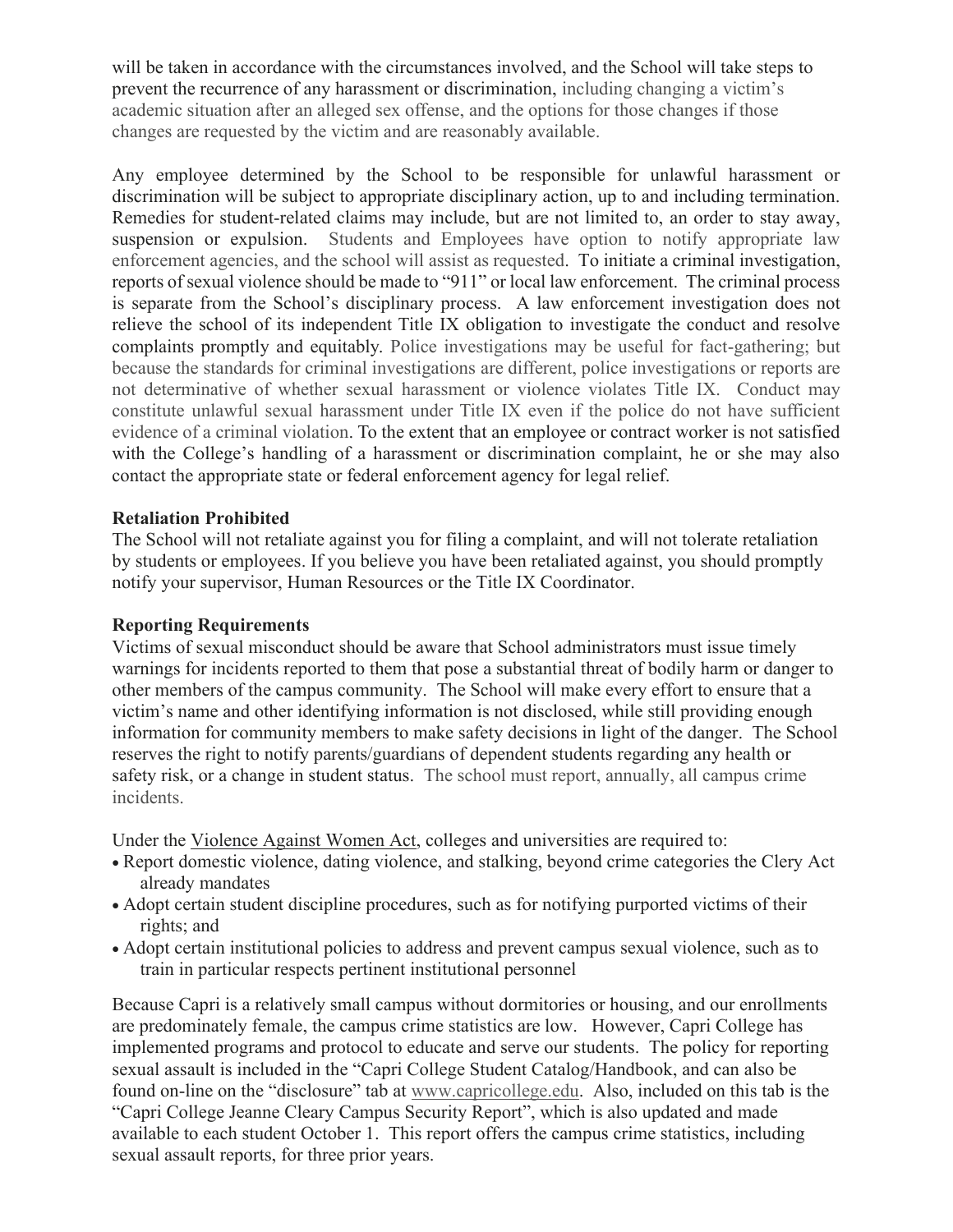The Clery Act requires that colleges inform students of procedures that victims should follow, such as preservation of evidence and to whom the offenses should be reported. VAWA adds that institutional policies must also include information on:

- 1. Victims' option to, or NOT to, notify and seek assistance from law enforcement and campus authorities
- 2. Victims' right and institutional responsibilities regarding judicial no-contact, restraining, and protective orders.

Preventative safety measures in place at Capri College include timely scheduled presentations addressing sexual assault risk reduction, sexual assault education and reporting protocol, evidence preservation processes, stalking prevention (stalking, defined as conduct directed at a specific person that would cause a person to fear for his/her/other's safety, or suffer substantial emotional distress) domestic abuse, dating violence, acquaintance rape, etc. These issues are addressed at orientation, as well as scheduled programs for all students throughout the calendar year. The dates of these educational events are posted prior to the presentation date and announced to the student body. Student Support Services keeps on file a schedule of the programs, as well as a participant attendance roster. Other safety measures in place include a college issued "rape whistle" and a policy encouraging students to leave the building in groups and/or inform the college staff that they will be walking alone to their car, especially after dark. Complete literature on sexual assault risk reduction, date rape education, and the responsibility and reporting process of the College is available through Student Support Services or from the School Director.

If you are a victim of a sexual assault, your first priority should be to get to a place of safety. You should then obtain necessary medical treatment. The Police Department strongly advocates that a victim of sexual assault report the incident in a timely manner. Time is a critical factor for evidence collection and preservation. An assault, whether it occurs on or off campus, should be reported directly to the Capri College School Director and/or Student Support Services. Filing a police report with the college will not obligate the victim to prosecute, nor will it subject the victim (either student or employee) to scrutiny, negative repercussion or judgmental opinions from the College. The College will help file a police report, if requested. Filing a police report will:

- ensure that a victim of sexual assault receives the necessary medical treatment and tests, at no expense to the victim;
- provide the opportunity for collection of evidence helpful in prosecution, which cannot be obtained later (ideally a victim of sexual assault should not wash, douche, use the toilet, or change clothing prior to a medical/legal exam);
- assure the victim has access to free confidential counseling from counselors specifically trained in the area of sexual assault crisis intervention.

Upon report of an alleged sex offense, the school will investigate immediately with the victim's confidentiality respected. The specifics of the assault and the names of the victim and the offender will be kept confidential to the extent that maintaining such confidentiality would not impair the ability of Capri College to provide protective measures. The school has mandated protocol in place of reporting any and all sexual offenses to the School Director or Student Services. The school will adhere to any legal sanctions or protective measures imposed as a result of a final determination of any sexual assault incidences. The college is also obligated to comply with a student's request for an academic situation change following an alleged sex offense, which includes a change in schedule, protection and precautions that the alleged offender not be permitted to have contact with the victim through classes or lab services.